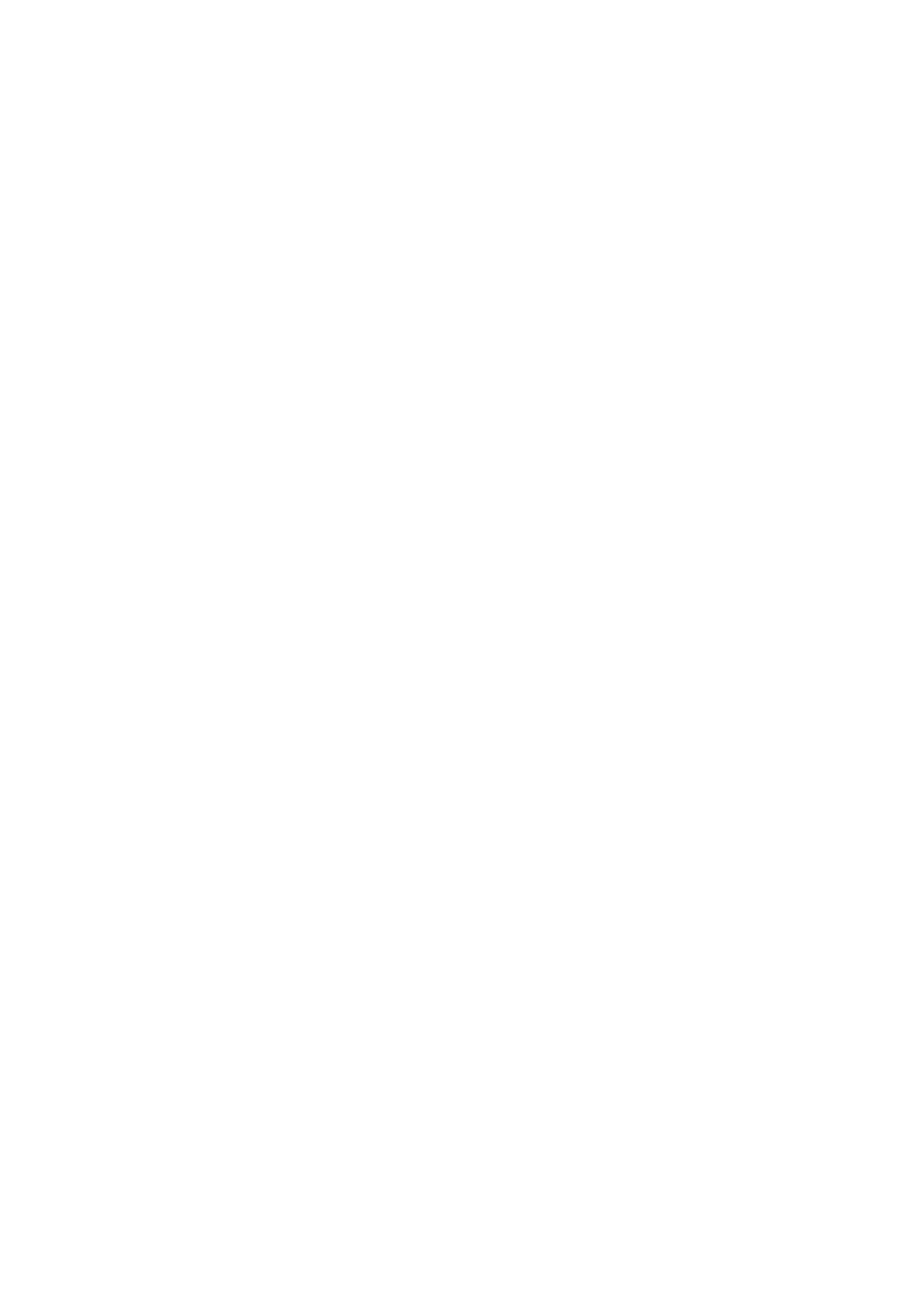



# **Overview of the cooperation between the European Union Agency for Fundamental Rights and the Council of Europe**

*July 2011 – June 2012*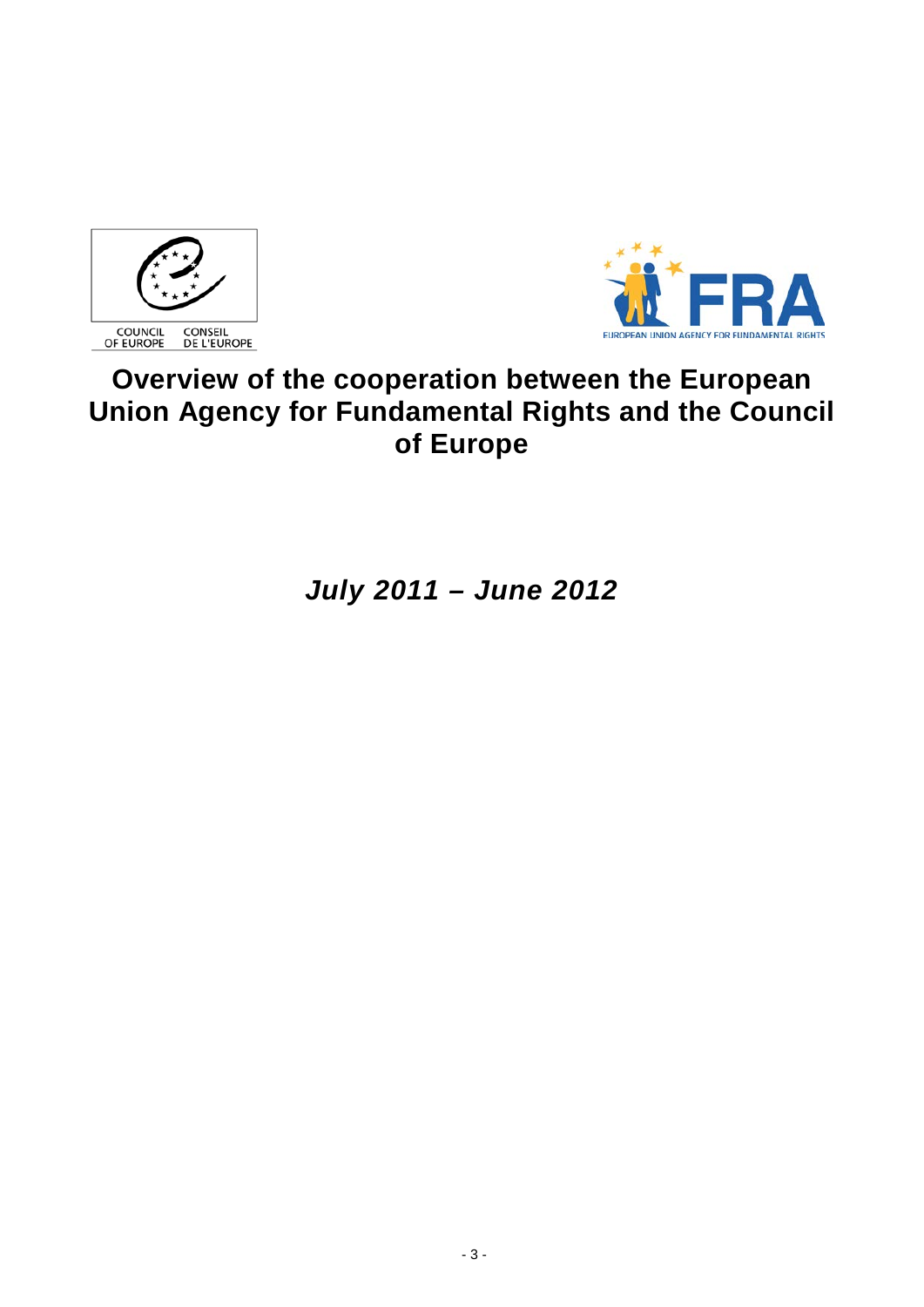Documents distributed at the request of a Representative shall be under the sole responsibility of the said Representative, without prejudice to the legal or political position of the Committee of Ministers. / Les documents distribués à la demande d'un/e Représentant/e le sont sous la seule responsabilité dudit/de ladite Représentant/e, sans préjuger de la position juridique ou politique du Comité des Ministres.

## **Part I. Objectives, methods and review of cooperation**

#### **Introduction**

The cooperation between the European Union Agency for Fundamental Rights (FRA) and the Council of Europe (CoE) is based on the FRA Founding Regulation<sup>[\\*](#page-3-0)</sup> and on the Agreement between the European Community and the Council of Europe on cooperation between the European Union Agency for Fundamental Rights and the Council of Europe.[†](#page-3-1) This Agreement established a general cooperation framework with the aim of avoiding duplication and ensuring complementarity and added value to the work of the Agency and the CoE.

The cooperation between the Agency and the CoE has evolved in the last five years towards an improved coordination of activities and synergies between both Organisations. This document presents key objectives and methods of this cooperation and provides concrete examples of cooperation activities in relevant fields.

## **1. Key objectives – What do we want to achieve together and in which areas?**

The key objectives and strategic priorities of the cooperation relate to the promotion and protection of human rights, as identified through a thorough exchange of views between the Agency and the CoE. it focuses on:

- Developing joint projects in areas of mutual concern
- Engaging in dialogue with stakeholders to improve the fulfilment of fundamental rights
- Coordinating communication activities to increase awareness of fundamental rights
- Disseminating information on results of activities of each Organisation
- Exchanging data and consulting each other at operational level

Cooperation covers a large number of thematic areas of the Agency's Multi-annual Framework (2007-2012): a) racism, xenophobia and related intolerance;

- b) discrimination based on sex, race or ethnic origin, religion or belief, disability, age or sexual orientation and against persons belonging to minorities and any combination of these grounds (multiple discrimination);
- c) compensation of victims;
- d) the rights of the child, including the protection of children;<br>e) asylum, immigration and integration of migrants:
- asylum, immigration and integration of migrants;
- f) visa and border control;
- g) participation of the citizens of the Union in the Union's democratic functioning;
- h) information society and, in particular, respect for private life and protection of personal data;
- i) access to efficient and independent justice.

#### **2. Methods and review of cooperation**

#### **2.1. Permanent mechanisms of cooperation**

Different mechanisms laid down in the Agency's Founding Regulation and in the FRA-CoE Agreement help to ensure complementarity and added value in the relationship between the Agency and the Council of Europe. For instance cooperation is achieved through the participation of an independent member, selected by the CoE, in the Management and Executive Board of the Agency, as well as the participation as observers of CoE Secretariat representatives in Management Board meetings. Moreover, once a year, a senior representative of the CoE is invited to address the FRA Management Board. This exchange of views keeps the Board to be fully informed about key CoE planned activities. Yearly exchanges of views with the

<span id="page-3-0"></span>Council Regulation (EC) No 168/2007 of 15 February 2007 establishing a European Union Agency for Fundamental Rights, OJ L 53, 22.2.2007, p. 1.

<span id="page-3-1"></span><sup>†</sup> OJ L 186, 15.7.2008, p. 7.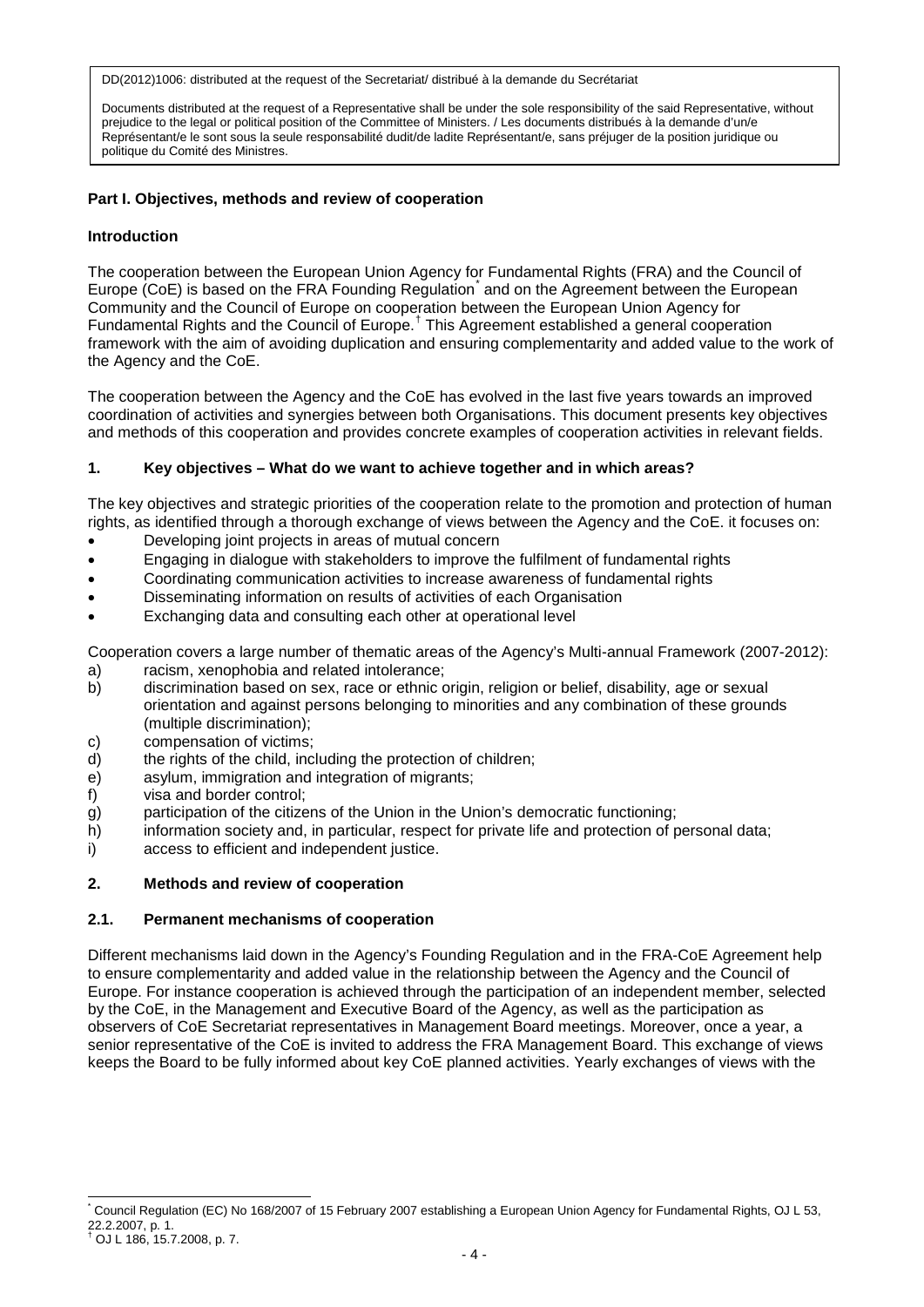Documents distributed at the request of a Representative shall be under the sole responsibility of the said Representative, without prejudice to the legal or political position of the Committee of Ministers. / Les documents distribués à la demande d'un/e Représentant/e le sont sous la seule responsabilité dudit/de ladite Représentant/e, sans préjuger de la position juridique ou politique du Comité des Ministres.

Committee of Ministers' Rapporteur Group on External Relations (GR-EXT) with the independent person appointed by the CoE and annual exchanges of views with the Chair of the FRA Management Board and the FRA Director enable and contribute to synergies between the Organisations. The CoE is also associated in the FRA's work with civil society organisations mainly through the FRA's Fundamental Rights Platform.

Most importantly, the Founding Regulation prescribes consultations between the Agency and the Council of Europe during the preparation of the Agency's Annual Work Programmes and the Agency's Annual Report on fundamental rights issues. This ensures that CoE priorities, activities and findings are properly taken into account in key FRA documents in general and in the FRA Annual Report in particular.

# **2.2. Cooperation at operational level**

The operational cooperation is an on-going, day-to-day process. This cooperation takes different forms such as consultations on specific projects and activities; regular exchange of data and information; participation in inception meetings of projects; joint projects and joint activities; participation in respective civil society structures; granting of observer status in several CoE human rights monitoring and intergovernmental committees; and complementarily referencing each other's work. The contact persons appointed by the CoE and the Agency are informed about these activities and facilitate them.

The FRA relies in its work on the standards set by the CoE and, as a principle, takes due account of the judgments and decisions of the European Court of Human Rights as well as, of findings, reports and activities in the human rights field of the Council of Europe's human rights monitoring and intergovernmental committees and of those of the Council of Europe's Commissioner for Human Rights. For instance, throughout the FRA Annual Report, standards and findings of the Council of Europe are consistently and extensively referred to (see especially chapter X, [http://fra.europa.eu/en/publication/2012/fundamental-rights](http://fra.europa.eu/en/publication/2012/fundamental-rights-challenges-and-achievements-2011)[challenges-and-achievements-2011\)](http://fra.europa.eu/en/publication/2012/fundamental-rights-challenges-and-achievements-2011). In turn, the work of the CoE is facilitated by the data and findings of the FRA. For instance, FRA research findings were explicitely referred to in the judgment of *Yordanova and others v. Bulgaria* of 24 April 2012[‡](#page-4-0) and in the decision on the merits of the complaint *International Federation of Human Rights (FIDH) v. Belgium*. [§](#page-4-1) Such cross-references contribute to disseminate, on a reciprocal basis, the results of the respective activities of the Council of Europe and the FRA. In addition, reciprocal consultation and feedback, as well as participation at meetings and events, have become integral parts of the working methods of both Organisations.

# **2.3. Review of cooperation**

Cooperation reviews are regularly undertaken. The Committee of Ministers Rapporteur Group on External Relations (GR-EXT) and the FRA Management Board regularly review and assess progress in the cooperation during exchanges of views with the independent person appointed by the CoE and with the Chair of the FRA Management Board and the FRA Director. The services of both Organisations carry out regular reviews at different stages of activities and projects. Moreover, regular exchanges of information and assessment of cooperation between the respective contact persons and inter-institutional meetings contribute to an enhanced collaboration.

The Agency cooperates at an operational level with a number of relevant bodies and services of the CoE, including the Registry of the European Court of Human Rights, the Office of the Commissioner for Human Rights, the Congress of Local and Regional Authorities, the Conference of INGOs, the European Committee for the Prevention of Torture and Inhuman or Degrading Treatment or Punishment as well as other human rights monitoring committees, the Directorate General of Human Rights and Rule of Law and the Directorate General of Democracy.

<span id="page-4-0"></span> <sup>‡</sup> European Court of Human Rights, *Yordanova and others v. Bulgaria*, No. 25446/06 of 24 April 2012, para. 80 f.

<span id="page-4-1"></span><sup>§</sup> European Committee of Social Rights, International Federation of Human Rights (FIDH) v. Belgium, No. 62/2010, 21 March 2012, para.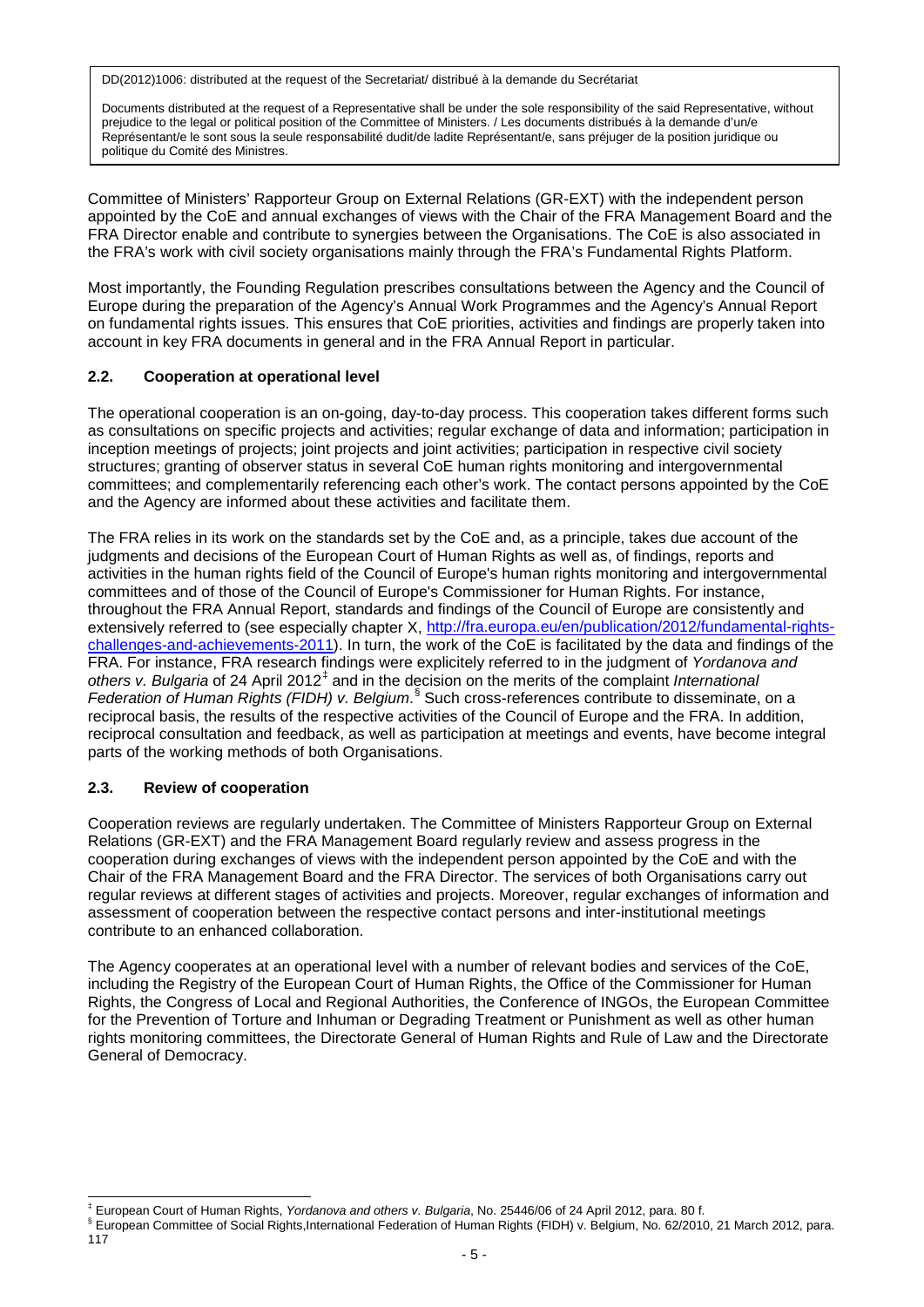Documents distributed at the request of a Representative shall be under the sole responsibility of the said Representative, without prejudice to the legal or political position of the Committee of Ministers. / Les documents distribués à la demande d'un/e Représentant/e le sont sous la seule responsabilité dudit/de ladite Représentant/e, sans préjuger de la position juridique ou politique du Comité des Ministres.

## **Part II. Projects and activities undertaken (July 2011-June 2012)**

#### **1. Examples of inter-institutional and regulatory cooperation**

On 8 November 2011, the Chairperson of the FRA Management Board and the FRA Director met with the Secretary General of the Council of Europe. On 26 June 2012, the FRA Director met the Deputy-Secretary General of the Council of Europe.

The GR-EXT held exchanges of views with the independent person appointed by the CoE (on 10 April 2012) and with the Chairperson of the FRA Management Board and the FRA Director (on 8 November 2011).

The independent person appointed by the CoE participated in the FRA Executive Board meetings (on 23 September 2011, 5 December 2011, 24 February 2012 and 15 May 2012) and the FRA Management Board meetings (on 5-6 December 2011 and 15-16 May 2012). The Council of Europe Secretariat representatives participated in all FRA Management Board meetings as observers and the Director General of Human Rights and Rule of Law had an exchange of views with the FRA Management Board on 5 December 2011.

#### **Other contacts and coordination activities at inter-institutional level:**

The President of the European Court of Human Rights met the Chair of the FRA Management Board and the FRA Director on 8 November 2011.

The former Council of Europe Commissioner for Human Rights met the Chair of the Management Board and the FRA Director on 8 November 2011 in Strasbourg. The newly elected Commissioner for Human Rights met the Chair of the Management Board and the FRA Director on 14 May 2012 in Vienna.

On 16 January 2012 the FRA contact person at the Council of Europe addressed FRA staff in Vienna. He presented the Council of Europe reform and the Council of Europe bi-annual programme and budget (2012- 2013).

On 29 February 2012, the Director and FRA staff met with senior staff members from the Council of Europe in Vienna. The discussions enabled a comprehensive exchange of views on working methods and collaboration prospects, in particular with the Department responsible for assisting the Committee of Ministers in supervising the execution of judgments and decisions of the European Court of Human Rights (DG I), the European Social Charter Department (DG I) and with the Council of Europe Migration Coordination Division (DG II).

A CoE staff member applied for secondment to the FRA. Discussions are ongoing regarding the modalities of such secondments which would be carried out in accordance with Article 16 of the Agreement..

On 26 June 2012, the FRA Director had an exchange of views with the European Committee of Social Rights in Strasbourg.

On the same day, the FRA Director met with the Director General of Human Rights and Rule of Law and the Director General of Democracy.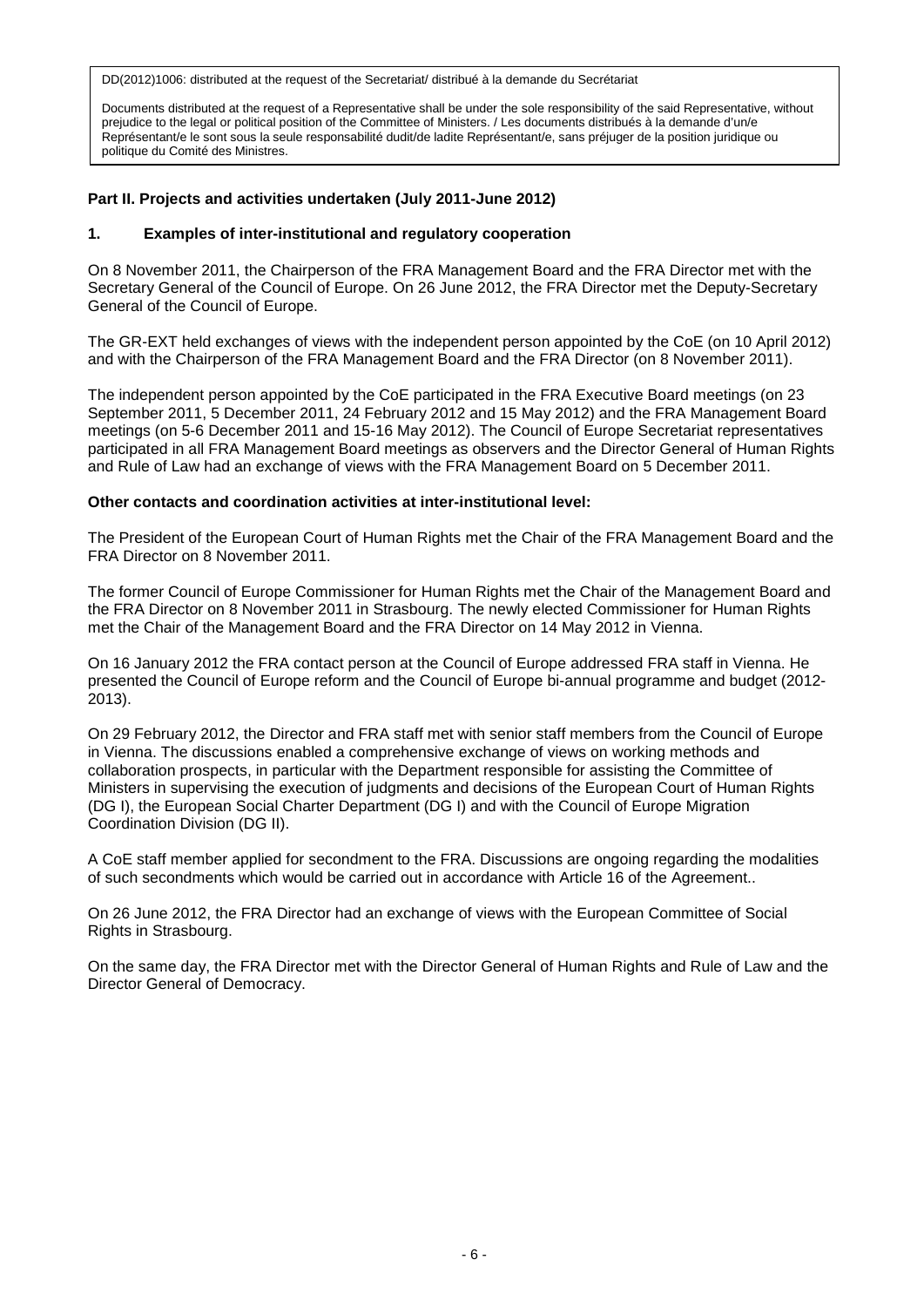Documents distributed at the request of a Representative shall be under the sole responsibility of the said Representative, without prejudice to the legal or political position of the Committee of Ministers. / Les documents distribués à la demande d'un/e Représentant/e le sont sous la seule responsabilité dudit/de ladite Représentant/e, sans préjuger de la position juridique ou politique du Comité des Ministres.

# **2. Examples of joint projects and operational cooperation in different areas**

# **2.1 FRA-CoE Joint projects**

## **2.1.1. Supporting the implementation of EU law and other legal instruments in the field of nondiscrimination and access to justice**

The Handbook on European Non-Discrimination Law, published jointly by the FRA and the European Court of Human Rights, is the first comprehensive guide to European non-discrimination law. It was launched on 21 March 2011 and is available in 21 EU official languages, as well as in Croatian. The Handbook was also published in Turkish, through a EU/CoE Joint Programme as well as in Catalan through a national initiative. A case-law update (July 2010 to December 2011) is also available.

By identifying systemic problems, the Handbook is expected to facilitate Member States' efforts to apply the anti-discrimination directives and the European Convention of Human Rights more effectively, while at the same time supporting the important training work of the CoE.

For more information:

[http://fra.europa.eu/fraWebsite/research/publications/publications\\_per\\_year/2011/pub\\_handbook\\_caselaw\\_e](http://fra.europa.eu/fraWebsite/research/publications/publications_per_year/2011/pub_handbook_caselaw_en.htm) [n.htm](http://fra.europa.eu/fraWebsite/research/publications/publications_per_year/2011/pub_handbook_caselaw_en.htm)

<http://www.echr.coe.int/ECHR/EN/Header/Case-Law/Case-law+analysis/Handbook+on+non-discrimination/>

# **2.1.2. Handbook on European law in the field of asylum, immigration and border control**

A first draft of FRA/ECtHR Handbook on European law in the field of asylum, immigration and border control has been prepared in June 2012. The Handbook will be published in selected languages during the spring of 2013.

# **2.1.3. Handbook on data protection law**

The preparatory work for the FRA/CoE and ECtHR Handbook on data protection law was undertaken in the first half of 2012. This practical handbook for data protection experts, judges, prosecutors, lawyers and other legal practitioners will analyse key principles in the area of data protection, as developed by the European Court of Justice and the European Court of Human Rights, as well as eventual relevant national case law in the field of data protection and data protection authorities' decisions. The Handbook shall clarify applicable Council of Europe and European Union standards on several issues, including rights and obligations of persons concerned and of the main actors of the data processing. The Handbook is planned for publication in January 2014.

# **2.2. Cooperation in different areas**

# **Racism, xenophobia and related intolerance**

The FRA regularly provides data on racism, racial discrimination, xenophobia, antisemitism and intolerance to the Council of Europe's European Commission against Racism and Intolerance (ECRI); ECRI reports make regular reference to FRA's work.

FRA participated in the annual seminar of ECRI for national independent authorities combating racism and racial discrimination, held on 31 May and 1 June 2012 in Strasbourg. Its representatives made presentations on the challenges faced by anti-discrimination bodies in the context of their mandate's enlargement.

For more information:

[http://www.coe.int/t/dghl/monitoring/ecri/activities/43-](http://www.coe.int/t/dghl/monitoring/ecri/activities/43-Seminar_national_specialised_bodies_2012/NSBR2012_default_en.asp) [Seminar\\_national\\_specialised\\_bodies\\_2012/NSBR2012\\_default\\_en.asp](http://www.coe.int/t/dghl/monitoring/ecri/activities/43-Seminar_national_specialised_bodies_2012/NSBR2012_default_en.asp)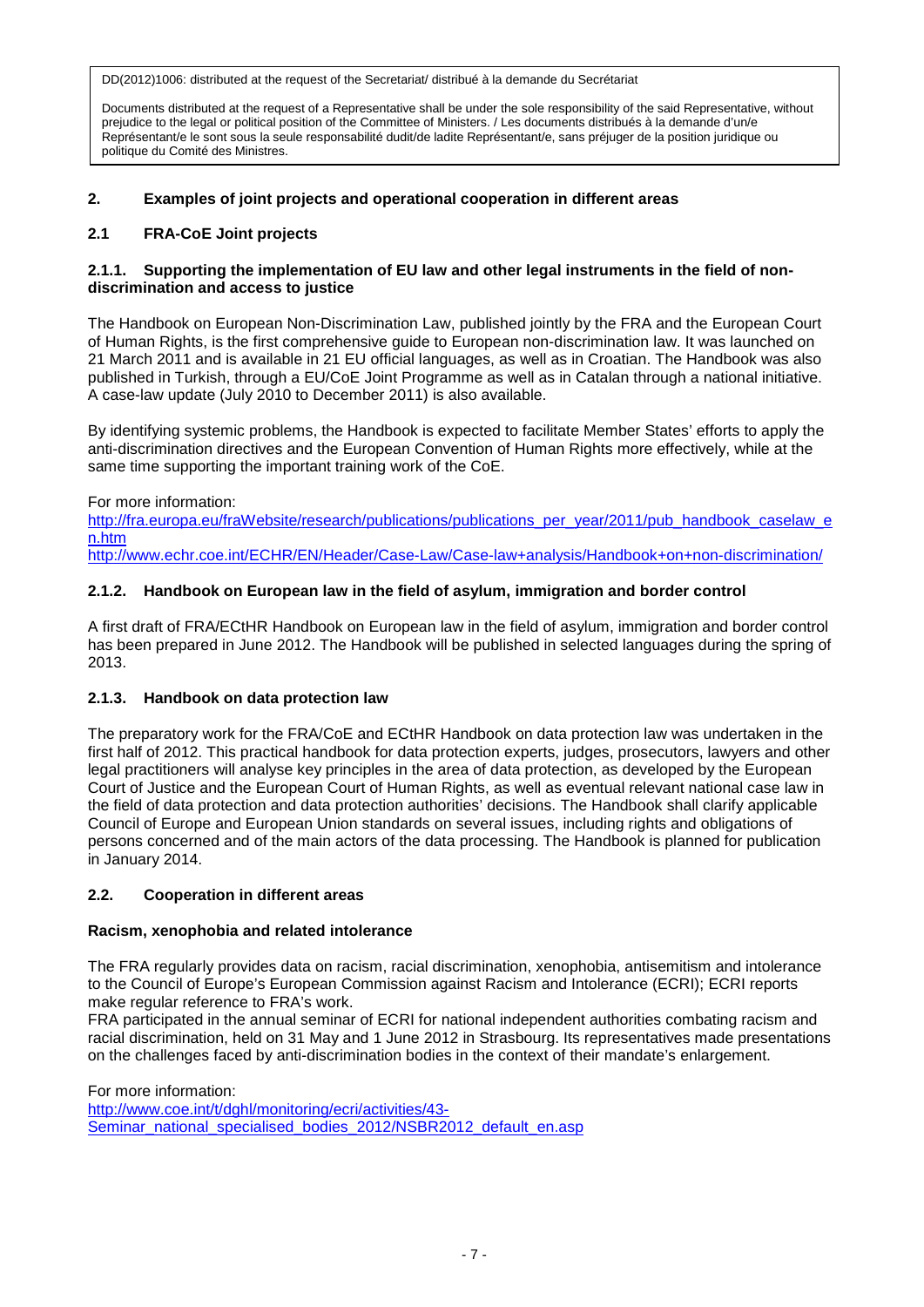Documents distributed at the request of a Representative shall be under the sole responsibility of the said Representative, without prejudice to the legal or political position of the Committee of Ministers. / Les documents distribués à la demande d'un/e Représentant/e le sont sous la seule responsabilité dudit/de ladite Représentant/e, sans préjuger de la position juridique ou politique du Comité des Ministres.

## • **FRA project: Holocaust Education – Human Rights Education**

The FRA, the European Commission and the Danish Institute for International Studies invited the Council of Europe to the joint international conference on "Remembering for the future", held in Copenhagen on 26-27 April 2012.

## • **FRA projects related to Roma**

The FRA regularly provides data on the situation of Roma, in particular to the European Committee of Social Rights.

On 21 February 2012, the FRA presented its work on Roma at a stocktaking conference of the Council of Europe Roma Programme, ROMED. The Programme aims to develop a network of Roma mediators by providing training and support to Roma mediators in the field of education, employment and health.

The FRA informed the Secretariat of the Ad hoc Committee of Experts on Roma Issues (CAHROM) that they would provide information related to the PACE Recommendation 2003 (2012) on Roma migrants in Europe. The FRA will further liaise with the Support Team of the Special representative of the Secretary General for Roma Issues and participate at CAHROM meetings.

On 23 January 2012, the FRA Roma survey findings on the "Dosta!" campaign were shared with the CoE Special Representative of the Secretary General for Roma issues.

On 26 June 2012, the FRA presented its work on Roma at the meeting of the Scientific Committee of the European Academic Network on Romani Studies (2012-2013). The Network is a joint project of the European Commission and the Council of Europe. The FRA was elected member of the Scientific Committee of the Network.

On 29 June 2012, the FRA presented the first findings of the Pilot Roma survey to the informal contact group meeting on Roma, jointly convened by the European Commission and the Council of Europe in Strasbourg.

#### For more information:

[http://fra.europa.eu/fraWebsite/research/publications/publications\\_per\\_year/2012/pub\\_roma-survey-at-a](http://fra.europa.eu/fraWebsite/research/publications/publications_per_year/2012/pub_roma-survey-at-a-glance_en.htm)[glance\\_en.htm](http://fra.europa.eu/fraWebsite/research/publications/publications_per_year/2012/pub_roma-survey-at-a-glance_en.htm)

#### **Equality and non-discrimination**

# • **Projects related to discrimination on grounds of sexual orientation and gender identity**

On 22-23 September 2011 the FRA, together with the Office of the Council of Europe Commissioner for Human Rights, organised a roundtable in Vienna entitled: 'Rights to equality, life and security of the person: bridging the gap for transgender people'. The event brought together civil servants, NGOs, National Human Rights Structures and other stakeholders and discussed ways forward after the dissemination of FRA and CoE publications highlighting the many fundamental rights challenges the LGBT community in Europe faces. In April 2012, the FRA launched a survey measuring experiences of discrimination, hate crime and victimisation of LGBT. The survey results will be released on 17 May 2013 (IDAHO) during a conference hosted by the Netherlands' government in the Hague. They will provide significant added value to the review of Committee of Ministers Recommendation (2010)5 on measures to combat discrimination based on sexual orientation or gender identity.

For more information: [http://fra.europa.eu/fraWebsite/research/projects/proj\\_surveys-lgbt-persons\\_en.htm](http://fra.europa.eu/fraWebsite/research/projects/proj_surveys-lgbt-persons_en.htm)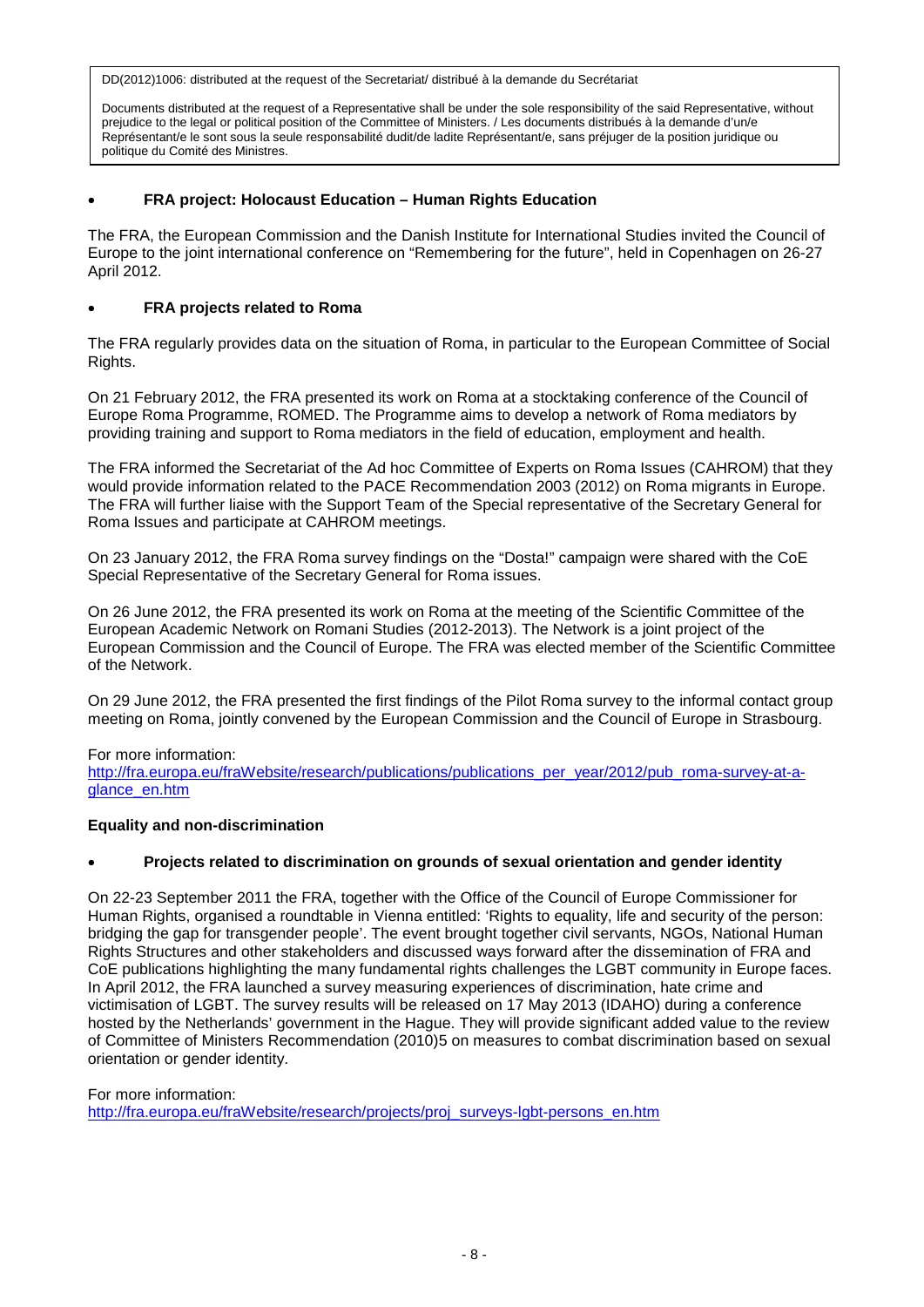Documents distributed at the request of a Representative shall be under the sole responsibility of the said Representative, without prejudice to the legal or political position of the Committee of Ministers. / Les documents distribués à la demande d'un/e Représentant/e le sont sous la seule responsabilité dudit/de ladite Représentant/e, sans préjuger de la position juridique ou politique du Comité des Ministres.

## • **FRA projects related to discrimination on grounds of disability**

On 22 September 2011, the FRA presented the work of the Agency in the area of disability and, in particular, the findings of the project on the 'Fundamental rights of persons with intellectual disabilities and persons with mental health problems' to the 5th European Coordination Forum for the Council of Europe Disability Action Plan 2006-2015 (CAHPAH) meeting.

On 8-9 November 2011, the CoE Secretariat (DG II – Directorate of Human Rights and Antidiscrimination - Social Cohesion and Integration Division) participated in a FRA Peer Review Meeting (Vienna, Austria) aimed at a detailed examination of the 1<sup>st</sup> draft evidence-based report, published in June 2012, on the situation of persons with intellectual disabilities and mental health problems in nine European countries (Bulgaria, France, Germany, Greece, Hungary, Latvia, Romania, Sweden, and United Kingdom). The report was entitled "Choice and control: the right to independent living – *Experiences of persons with intellectual disabilities and persons with mental health problems in nine EU Member States"* (ISBN 978-92-9192-952-8).

#### For more information:

[http://fra.europa.eu/fraWebsite/research/publications/publications\\_per\\_year/pub\\_choice-and-control\\_en.htm](http://fra.europa.eu/fraWebsite/research/publications/publications_per_year/pub_choice-and-control_en.htm)

On 4 March 2012, the FRA presented the preliminary findings of its report on involuntary placement and involuntary treatment of persons with mental health problems to the European Committee for the Prevention of Torture and Inhuman or Degrading Treatment or Punishment (CPT) medical group.

For more information:

[http://fra.europa.eu/fraWebsite/research/publications/publications\\_per\\_year/2012/pub\\_involuntary](http://fra.europa.eu/fraWebsite/research/publications/publications_per_year/2012/pub_involuntary-placement-treatment_en.htm)[placement-treatment\\_en.htm](http://fra.europa.eu/fraWebsite/research/publications/publications_per_year/2012/pub_involuntary-placement-treatment_en.htm)

Representatives from the CPT, the Office of the Commissioner for Human Rights, the CoE Committee of experts on Bioethics (DH-BIO) and the CoE Committee of experts on participation of people with disabilities in political and public life (CAHPAH-PPL), participated in the FRA's conference on 'Autonomy and inclusion – rights of persons with intellectual disabilities and persons with mental health problems' held under the auspices of the Danish EU Presidency in Copenhagen on 7-8 June 2012. During the conference two FRA reports were launched.

For more information:

<http://fra.europa.eu/en/event/2012/conference-autonomy-and-inclusion-people-disabilities>

#### **The rights of the child, including the protection of children**

The FRA participated in the Council of Europe Ministerial Conference "Child-friendly health care: Building a healthy future for and with Children", held on 29-30 September 2011 in Lisbon.

## For more information: <http://www.coe.int/t/dg3/health/>

On 20-21 November 2011, the FRA participated in the high level 'Conference on the Council of Europe Strategy for the Rights of the Child 2012-2015' held in Monaco. The conference discussed the Council of Europe Strategy to be adopted by the Committee of Ministers of the CoE. After the conference, the FRA participated in the meeting of the Council of Europe Network of Focal Points on the Rights of the Child and Violence against Children, moderated by the Head of the Children's Rights Division of the CoE. The Committee of Ministers has noted in the Council of Europe Strategy that data collection and the development of indicators conducted by the FRA will be actively supported with a view to monitoring the implementation of children's rights standards.

#### For more information:

[http://www.coe.int/t/dg3/children/strategyconferencemonaco/strategyconferencemonaco\\_en.asp](http://www.coe.int/t/dg3/children/strategyconferencemonaco/strategyconferencemonaco_en.asp)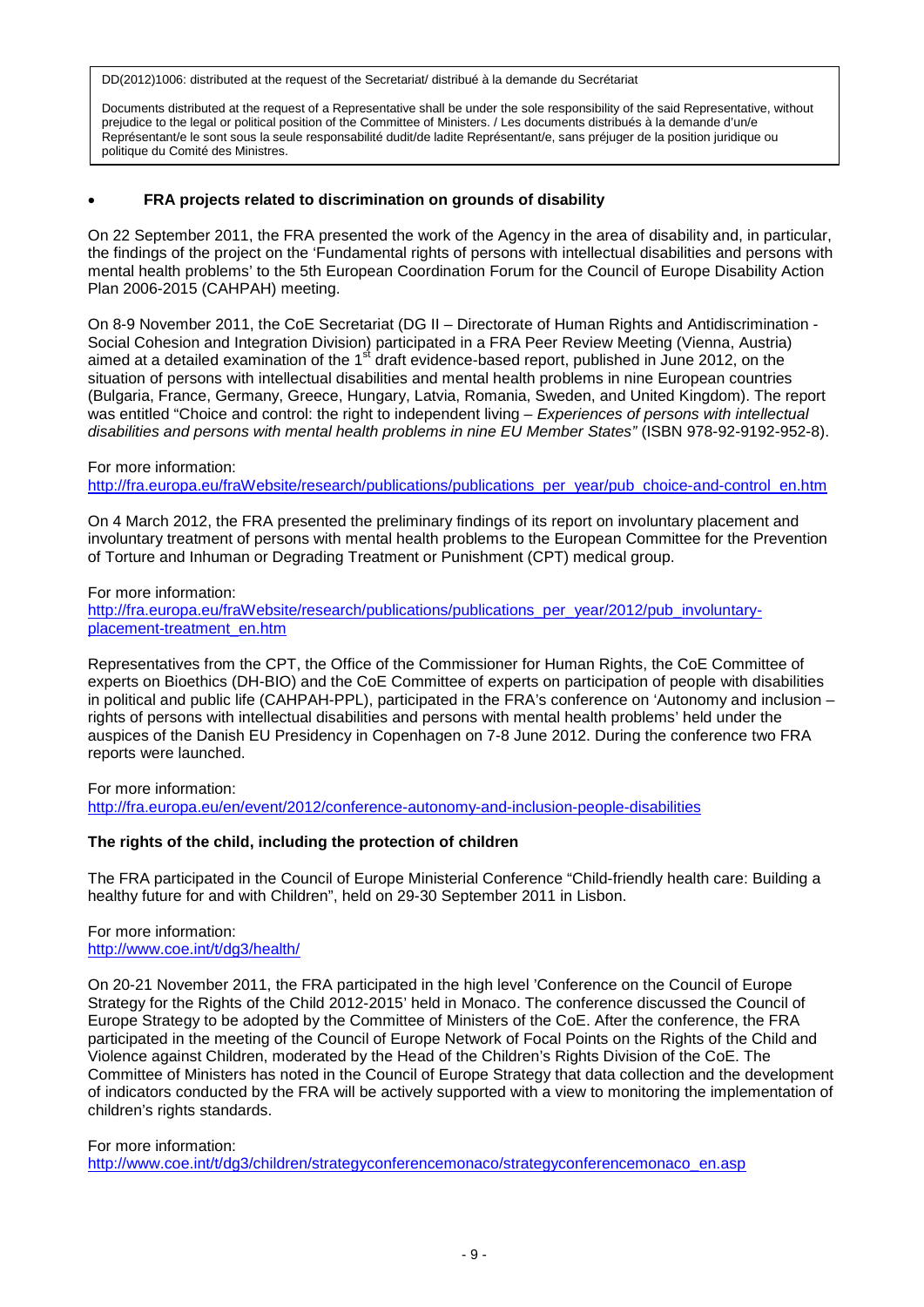Documents distributed at the request of a Representative shall be under the sole responsibility of the said Representative, without prejudice to the legal or political position of the Committee of Ministers. / Les documents distribués à la demande d'un/e Représentant/e le sont sous la seule responsabilité dudit/de ladite Représentant/e, sans préjuger de la position juridique ou politique du Comité des Ministres.

The FRA participated in the Council of Europe expert meeting on "Monitoring Children's Rights in Europe" held in Strasbourg on 3-4 July 2012.

## For more information: [http://www.coe.int/t/dghl/standardsetting/children/News/Monitoringmeeting\\_en.asp](http://www.coe.int/t/dghl/standardsetting/children/News/Monitoringmeeting_en.asp)

# • **FRA project: Children and Justice**

One of the main objectives of the FRA project on Children and Justice implemented in 2012 is to research whether and how the Council of Europe Guidelines on Child Friendly Justice are being implemented by EU Member States.

For more information: http://www.coe.int/t/dghl/standardsetting/childiustice/default\_en.asp

In the course of 2011 the FRA further developed its indicators for the protection, respect and promotion of the rights of the child in the EU in the fields of family justice, cross-national divorce and parental separation, in order to incorporate the Council of Europe Guidelines on Child-Friendly Justice.

On the basis of the Council of Europe Guidelines and of the indicators developed at FRA, in 2012 the FRA started research on the participation of children in justice procedures. As practice varies among EU Member States, the FRA is looking at how children are granted access to justice, when and by whom they are provided with information regarding court proceedings, as well as how they participate and are listened to. The countries currently covered by the FRA research are: Bulgaria, Estonia, Finland, France, Germany, Poland, Romania, Spain, the United Kingdom and the EU acceding country Croatia. The research design has been developed in cooperation with the Council of Europe and covers also the translation and dissemination of information on the Council of Europe Guidelines in the course of research implementation.

A second phase of the research being planned by FRA for 2013 would be based on fieldwork research with children themselves. This aims to benefit from Council of Europe experience regarding child participation. The research will assist in the development of practical tools for professionals working with children who are involved in legal proceedings. In close cooperation with the European Commission and the Council of Europe, the FRA will support plans for awareness raising of the Council of Europe guidelines and the training of judges and other professionals regarding child participation in the field of justice.

# **Asylum, immigration and integration of migrants; visa and border control**

# • **FRA 2011 Fundamental Rights Conference 'Dignity and rights of irregular migrants'**

The FRA worked closely together with the CoE hosting its annual Fundamental Rights Conference on 'Dignity and rights of irregular migrants' held on 21-22 November 2011 in Warsaw. The CoE was consulted during the preparation of the Conference programme and took an active part in its proceedings. The Director for Human Rights and Antidiscrimination chaired a working group on detention of irregular migrants and the President of the CPT gave a presentation on challenges and promising practice examples as evidenced by CPT. The Chair of the PACE Committee on Migration, Refugees and Population, took part at the high level panel debate on 'Fundamental rights in migration management: a reality check'.

For more information:<http://fra.europa.eu/fraWebsite/frc2011/#&panel1-4>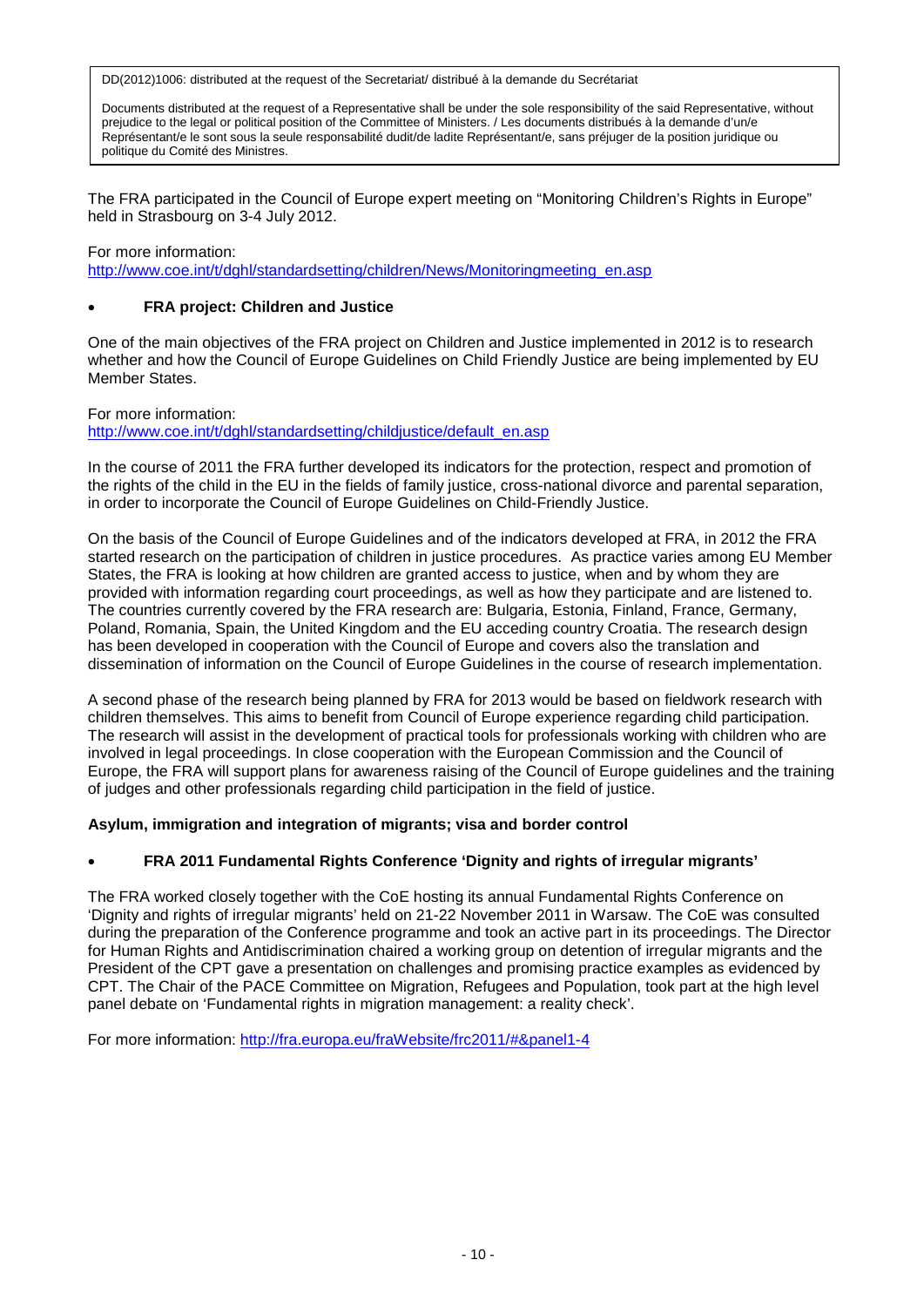Documents distributed at the request of a Representative shall be under the sole responsibility of the said Representative, without prejudice to the legal or political position of the Committee of Ministers. / Les documents distribués à la demande d'un/e Représentant/e le sont sous la seule responsabilité dudit/de ladite Représentant/e, sans préjuger de la position juridique ou politique du Comité des Ministres.

## **Information society and, in particular, respect for private life and protection of personal data**

A Council of Europe representative spoke at the Third FRA Symposium on the EU data protection reform: new fundamental rights guarantees, held on 10 May 2012 in Vienna. For more information:<http://fra.europa.eu/fraWebsite/symposium2012/#&panel1-5>

FRA has been included by the Committee of Ministers as a participant in the work and meetings of the Steering Committee on Media and Information Society.

## **Access to efficient and independent justice.**

On 7-8 December 2011 FRA attended the 18th Plenary Meeting of the Council of Europe's [European](http://www.coe.int/t/dghl/cooperation/cepej/presentation/cepej_en.asp)  [Commission for the Efficiency of Justice](http://www.coe.int/t/dghl/cooperation/cepej/presentation/cepej_en.asp) (CEPEJ) in Strasbourg. The FRA's presence ensured proper exchange and cooperation with CEPEJ. The FRA was invited to the 19<sup>th</sup> CEPEJ Plenary Meeting held on 5-6 July 2012.

## • **2012 Fundamental Rights Conference 'Ensuring access to justice in times of economic crisis'**

The CoE is closely involved in the preparations of the Agency's annual Fundamental Rights Conference 'Ensuring access to justice in times of economic crisis'. The conference will be hosted under the high patronage of the European Parliament and with the support of the Cypriot Presidency of the Council of the European Union. It will take place at the European Parliament in Brussels on 6-7 December 2012.

## • **FRA project: Joined-up governance**

This project was originally developed on the basis of the Recommendation of the Commissioner for Human Rights on systematic work for implementing human rights at the national level (2009), and a representative of the Commissioner's Office has been closely involved in its conceptualisation. Subsequently, the Office of the Commissioner and the Congress of Local and Regional Authorities in Europe have provided valuable input and participated in stakeholder meetings of this project (November 2010, April 2011 and October 2011). The project is expected to develop significant insights into the human rights implementation and coordination at multiple government level, which will be useful for the CoE. The project serves to develop a "Joined-Up Governance Toolkit", which will make available the lessons learned from practices of involving local and regional authorities in human rights planning, implementation and monitoring in various EU countries. The toolkit shall provide concrete advice to policy-makers in form of good practice models and practical tools for multi-level rights-related policy implementation.

In order to ensure synergy and complementarity of action, the Congress and the Centre of Expertise for Local Government Reform (Directorate of Democratic Governance, Culture and Diversity) have been invited to join the international advisory group for this project. This ensures that the project can build on the expertise and work of the CoE in relation to human rights at local level. On 23 March 2012, the Head of the Council of Europe Centre of Expertise for local government reform participated in a meeting aiming at improving the Toolkit. The Centre of Expertise subsequently contributed in writing to the finalisation of the revised version of the Toolkit.

The FRA has regularly been invited to contribute to CoE events on human rights at local level, including the Summit of Mayors (22 September 2011) and the 21<sup>st</sup> session of the Congress on 18-20 October 2011, as well as to various other meetings of the Congress.